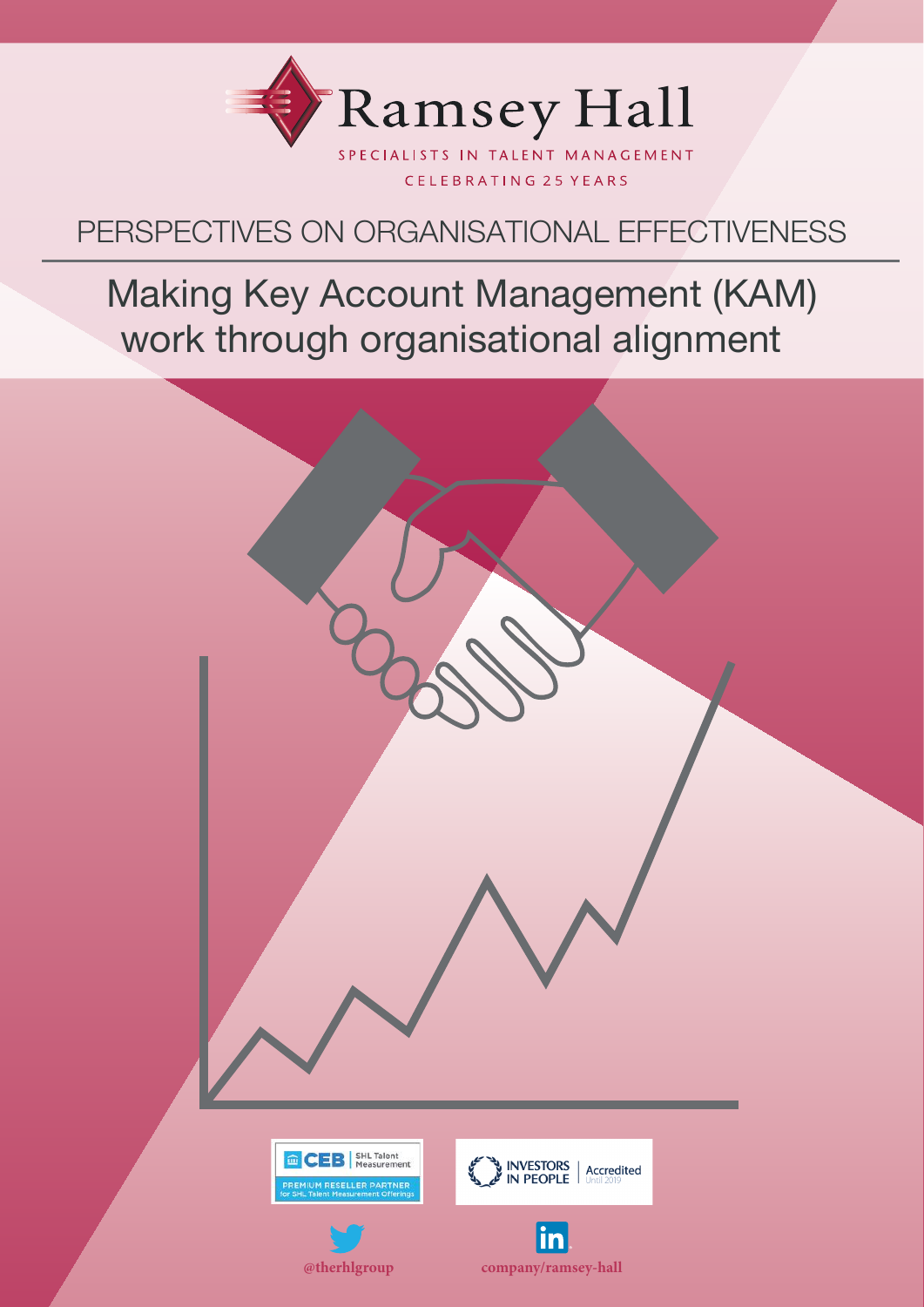# **Ramsey Hall are specialists in:**

Business Psychology People & Change Organisational Effectiveness Leadership Consulting Executive Search Board Effectiveness Interim Management **Outplacement** 

# **Contents**

| Abstract                                      |        |
|-----------------------------------------------|--------|
| Introduction                                  |        |
| What is unique about KAM?                     |        |
| How KAM plans rely on complex interpendencies | $\bf8$ |
| The Building Blocks required of KAM Managers  | 10     |
| <b>Conclusions</b>                            | 13     |
| About the Author   About Ramsey Hall          | 15     |

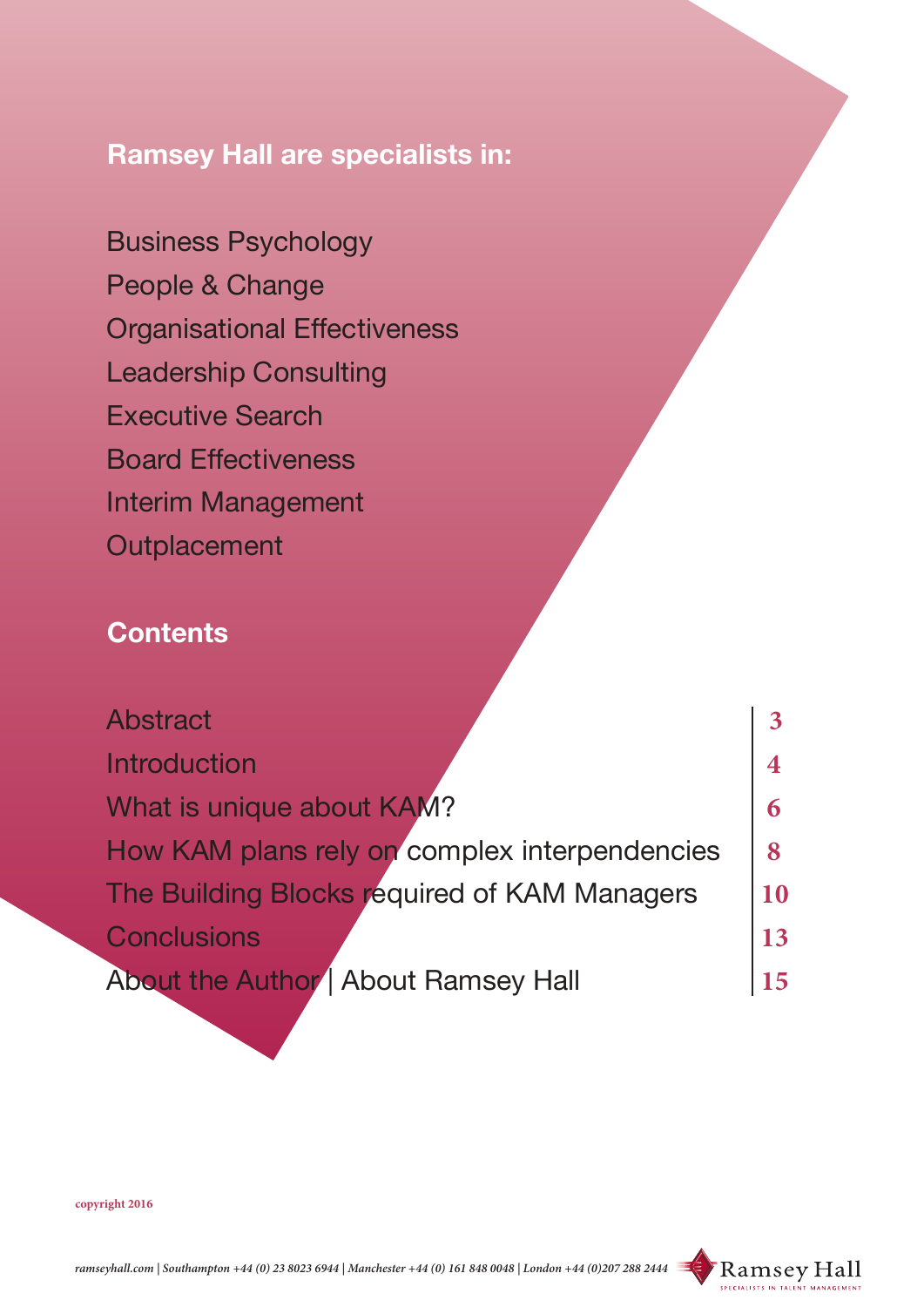# **Abstract**

As businesses seek to grow their customer bases, they face a variety of challenges in maintaining customer loyalty and in protecting their client accounts, both from existing predatory competitors and from new market entrants.

This paper is not designed to explain how to identify Key Accounts, nor is it designed to discuss macro and micro strategy development. Instead, this report looks beyond these issues in order specifically to examine how organisations and their people need to change and respond so as to meet the challenges and very different commercial environments and cultures that best practice Key Account Management (KAM) presents. The research is based on our over 25 years of work with clients and also on our independent secondary industry research.

We look at how clients have evolved their people and organisational capabilities to reflect the paradigm shift in skills, work practices and behaviours essential to successfully implement KAM and thus gain the much needed competitive advantage it offers.

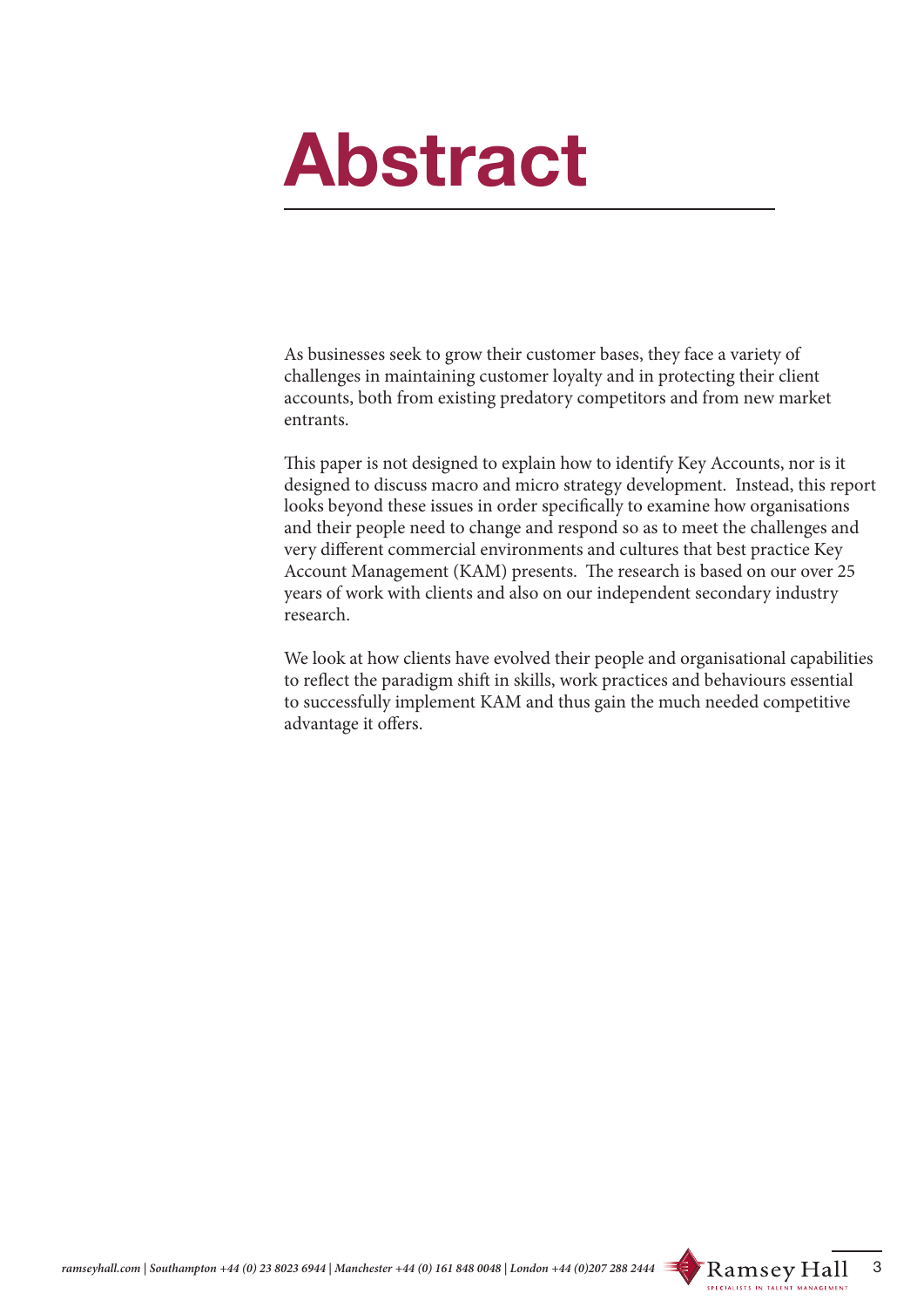# **Introduction**

Key Account Management (KAM) is designed to lever an organisation's most strategically important customers through achieving greater synergies between customer and supplier. In the modern business environment, where the cost associated with winning business from a new customer is likely to be between 5 and 25 times greater than winning the same business from an existing customer, new ways of growing 'bottom line' performance have needed to be sought.

There is a growing awareness amongst companies that have close client relationships with their customers that traditional 'sales methodologies' do not work. The reality is that customers don't want just to 'buy' from their suppliers; they want excellence in service; they want ongoing professional advice, and they want to deal with 'Trusted Partners' who can add real value. In a globalised economy the barriers to market have shrunk and therefore new ways of achieving competitive advantage have to be sought. The truth is that relatively few organisations maximise their revenues from their customers. As we shall see below, KAM is specifically designed to address this issue.

# **What is Key Account Management?**

*"A systematic approach to managing and growing a named set of an organisation's most important customers to maximise mutual value and achieve mutually beneficial goals."*

The definition above may seem complex, perhaps even overly academic, to many but in reality it is not.

# **The key words are 'mutual' and "value".**

"Mutual" because it brings customer and supplier together in a way that traditional sales methodologies are simply incapable of achieving and "Value" because it requires a more strategic, more sophisticated conversation with customers in order to maximise the value for money they receive and thus create a 'win win' situation for all concerned.

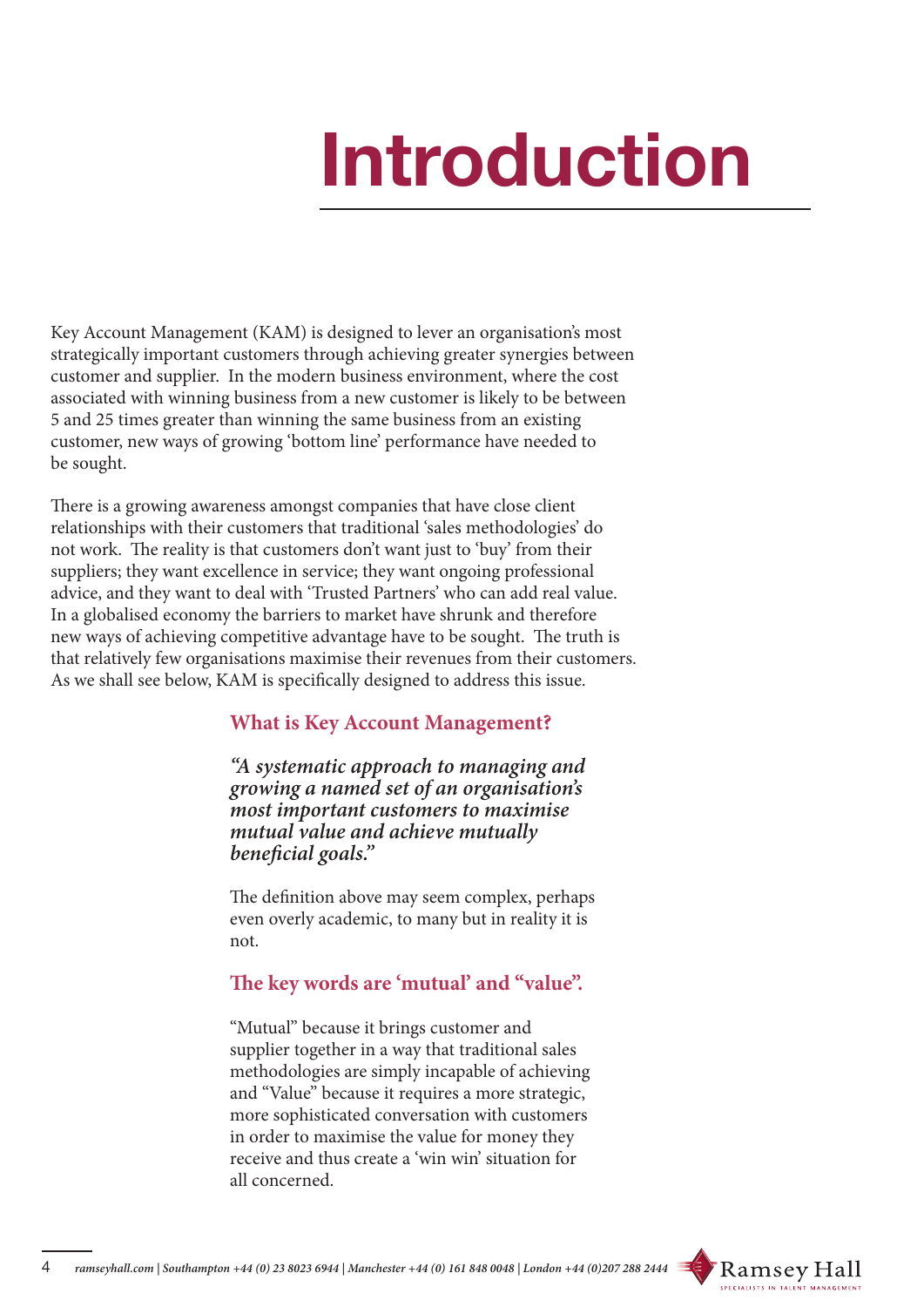# **Figure 1**

Figure 1 is a simplified diagram of the key components for a successful KAM process & culture derived from our work with clients over a 25-year period. The diagram shows how many business processes and cultural inputs need to be derived out of the KAM initiative. For example, truly successful KAM requires alignment of new product development with the customer.





# **Figure 2**

Figure 2 gives you an illustration of how a paradigm shift in behaviours, culture, processes and working methodologies is needed to achieve an effective KAM programme. Note that effective KAM requires a cross functional approach to client management, and will involve every department and most functions in the client's business. Any differences in the alignment of people across the two businesses are almost inevitably damaging.

**SPECIALISTS IN TALENT MANAGEMENT**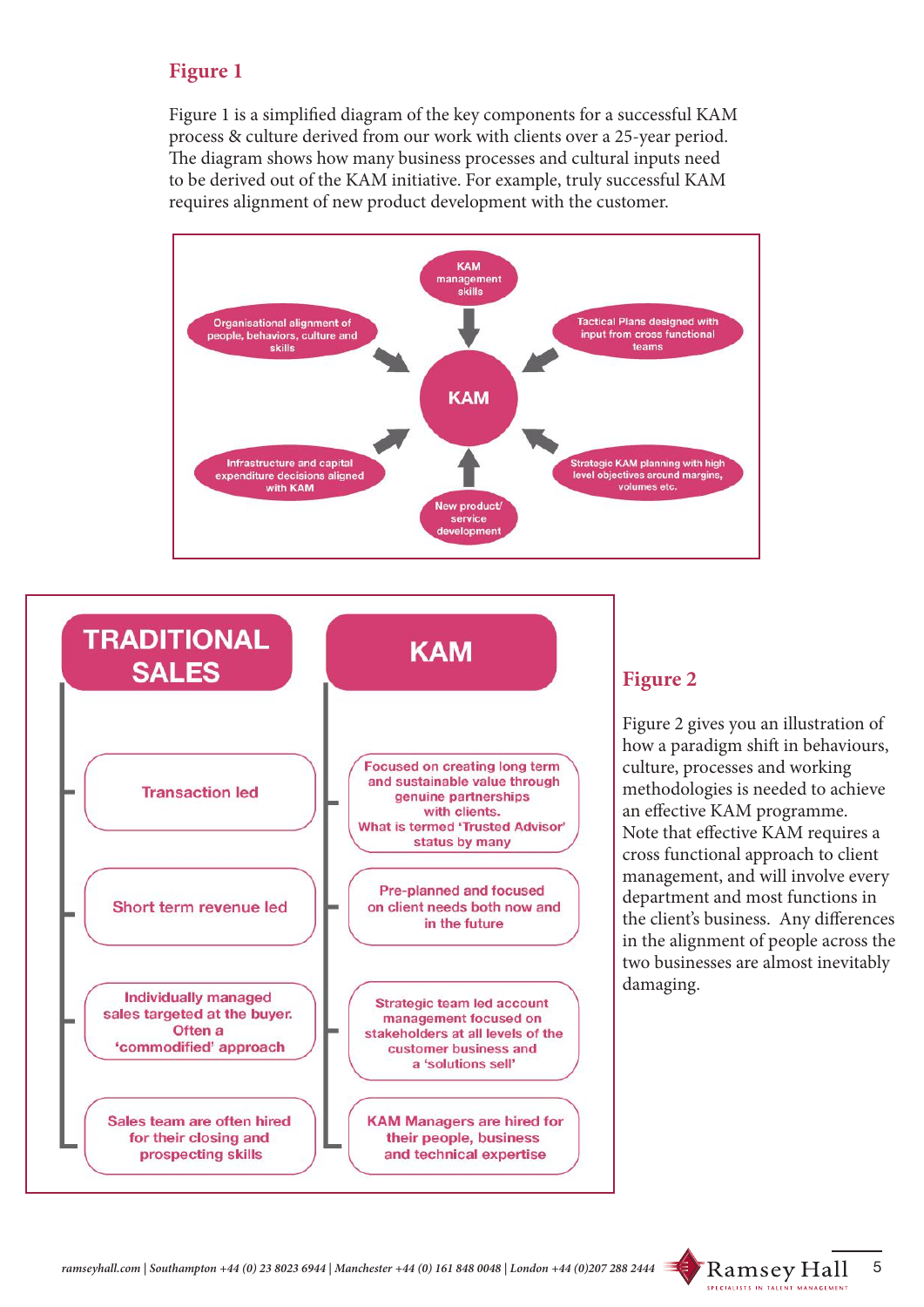# **What is unique about KAM**

Based on our extensive experience of helping organisations implement effective KAM, we have identified the following key 'organisational capabilities' that KAM managers must have:

#### **1. 4.** *Leading & Developing customer relationships*

This can be summarised as a 'Business Manager' approach, proven 'Trusted Advisory' status and a demonstrable 'partnership' approach.

#### **2.**  *Understanding the client's products and their market*

Develop strong product, regulatory, political, **5.** and market knowledge. Share with others and contribute to organisational learning and thought leadership. Similarly, 'considered' stakeholder management is essential. The recurring theme here is 'developing a value proposition' for the client.

#### **3.** *Planning & Organising*

This is around account planning, financial and resource planning, relationship planning, prioritisation and alignment between the organisational and the customer strategy. The underlying themes here are 'long term strategic thinking' and joined up 'internal collaboration'.

# *Initiating, responding to and managing change*

This category includes agility, knowledge management, instigation, design, implementation and management of change. In some sectors it also includes knowledge of the client's product life cycle.

# *Leading People*

This is around internal leadership and includes areas such as empowerment of teams, collaborative cross functional working, stakeholder management, creating a winning and happy team and so forth.

# g Building a responsive *organisation*

L&D, performance management, sharing expertise, knowledge management, effective OD and strategic alignment. The themes here might include 'The Learning Organisation' and 'entrepreneurship'. Could also include effective KAM processes design.

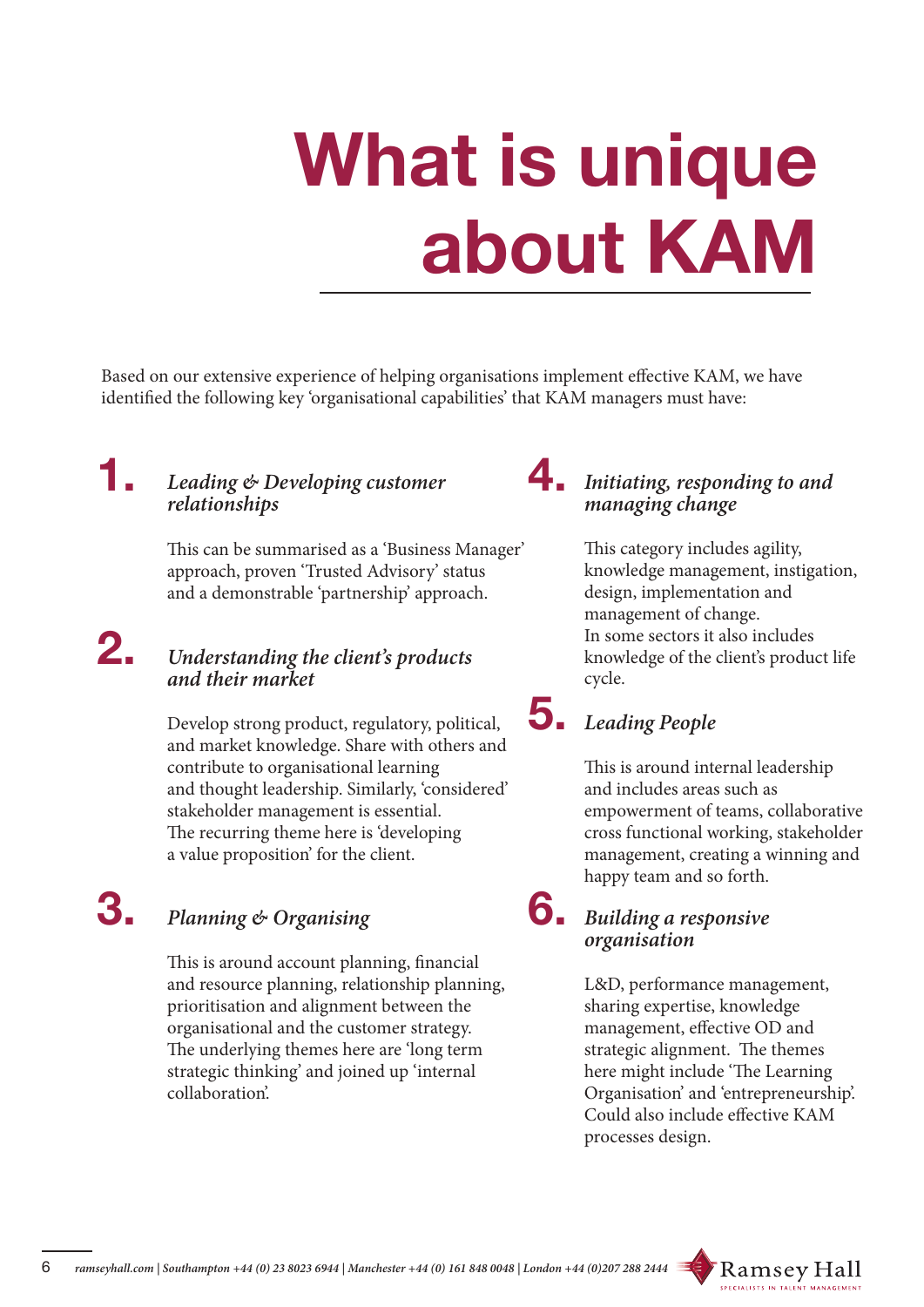# **7.** *Acting with Trust & Integrity*

Acting with respect, ability to self-reflect, ability to be trusted by and to trust others, commitment to personal development as well as accountability for one's own work.

# **8. 8.** *Developing a winning culture*

Entrepreneurial, opportunistic and commercial thinking. Encourage calculated risk taking and learning from mistakes as well as demonstrating a 'can do' mentality.

# **9.** *Becoming an 'Opinion Leader'*

Being acknowledged as the knowledge expert, the "go to" contact, a strategic influencer and a respected opinion former etc.

# **10.** *Coaching & Mentoring*

Support team development, coach and mentor direct reports and so on.

# **11.** *Installing a customer culture*

Putting customers first, being proactive to meet their needs, listening to their concerns, remembering the importance of the end users and so forth.

 **12.**

# *Promoting Innovation & Excellence*

An ability to articulate customer needs into future products, to create a vision and proposition for all stakeholders to "buy into". This will often form the basis for the KAM plan and is aligned also with customer and organisational strategy.

**SPECIALISTS IN TALE**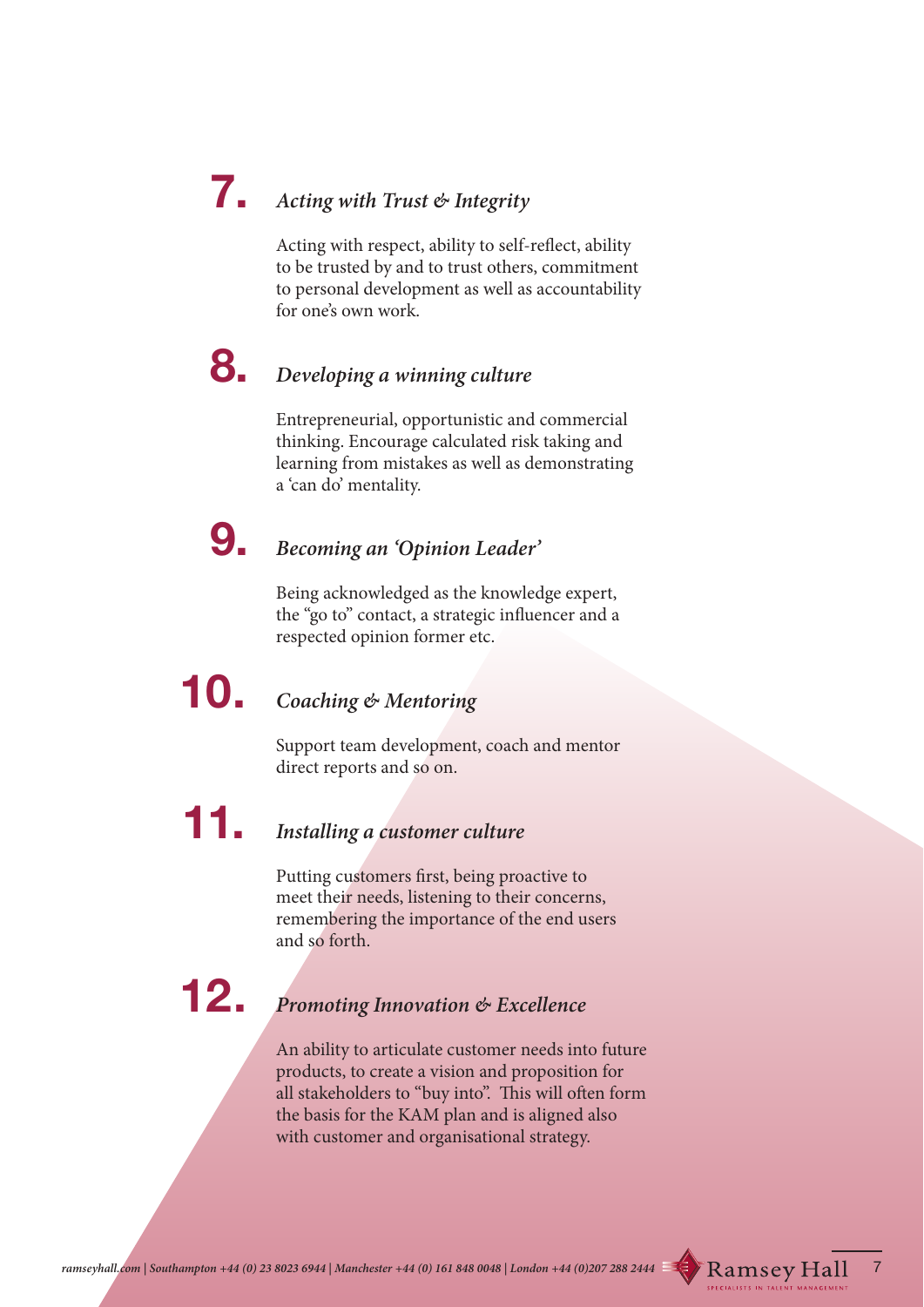# **How KAM plans rely on complex interpendencies**

### **Figure 3**

Figure 3 shows how KAM has a number of complex interdependencies which impact on effective KAM planning.



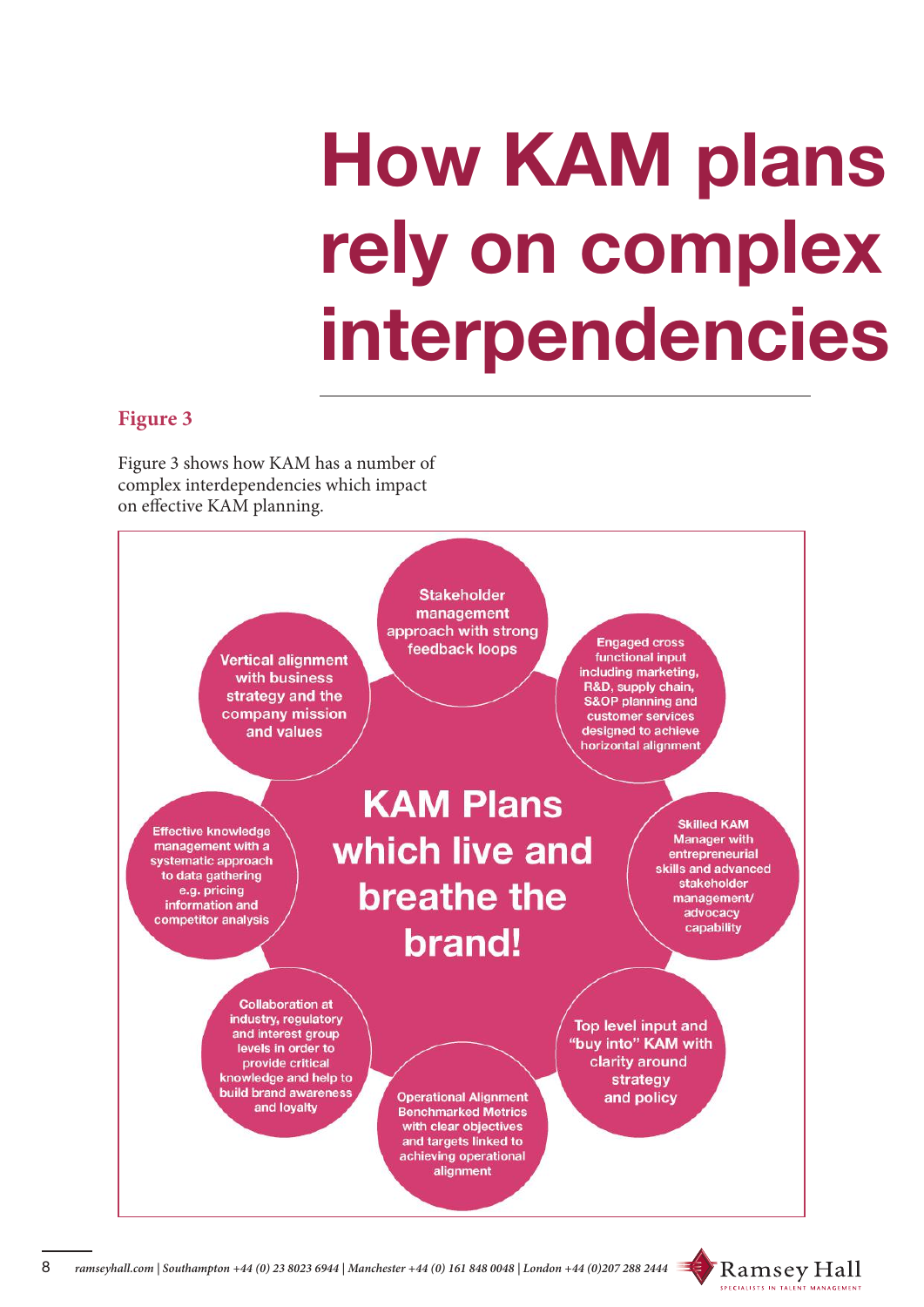# *Vertical Alignment*

Is the mission and values of the business aligned with the customer? Are high level people, business and financial strategies achievable? Are the right people in place to realise the vision? Do they behave effectively and help ensure success of the strategy? Are high level objectives and key performance indicators clearly articulated to stakeholders? Strategic questions need to be asked and answered as part of the planning and review process.

# **2.**

# *Horizontal Alignment*

Do internal teams and subject matter experts work in a consistent, collaborative and coherent way with the KAM team to help achieve results? Where are the bottlenecks in the business? Are there 'silos' in need of breaking down? Does internal communications work? In short, does the organisation focus as a team or as a collection of individuals, and does everyone "buy into" the way the company operates?

#### **3.**

# *Operational Alignment*

Are the operational targets clear and articulated? How are they measured? Who is accountable for implementing the KAM plan? Are the resources in place to implement it?

#### **4.**

#### *Knowledge Management*

Is data widely shared around the business? Is it accessible? Who owns it? Who manages organisational learning?

# **5.**

#### *Stakeholder Management*

 Do you know who your stakeholders are? Have you planned around their needs? By what mechanism is feedback received and given?

### **6.**

The relationship management process is, of course, key as we can see from Figure 1. Achieving the coveted 'Trusted Advisor' status is critical if your organisation is to be the first port of call for clients. Remember merely meeting customer expectations means that you may or may not be used again; delighting the customer ensures you are used again and again.

# **7.**

Strong leadership input from senior staff is critical to building a 'guiding coalition' which embraces the change needed for KAM to flourish and to set appropriate strategic objectives. Without this senior level 'buy in' the change needed may not be successful or happen at all.

# **8.**

As discussed, KAM requires engagement with all stakeholders at the highest level. Are you perceived as being a subject matter expert? Do people come to you for advice? Are you perceived as being a salesperson?

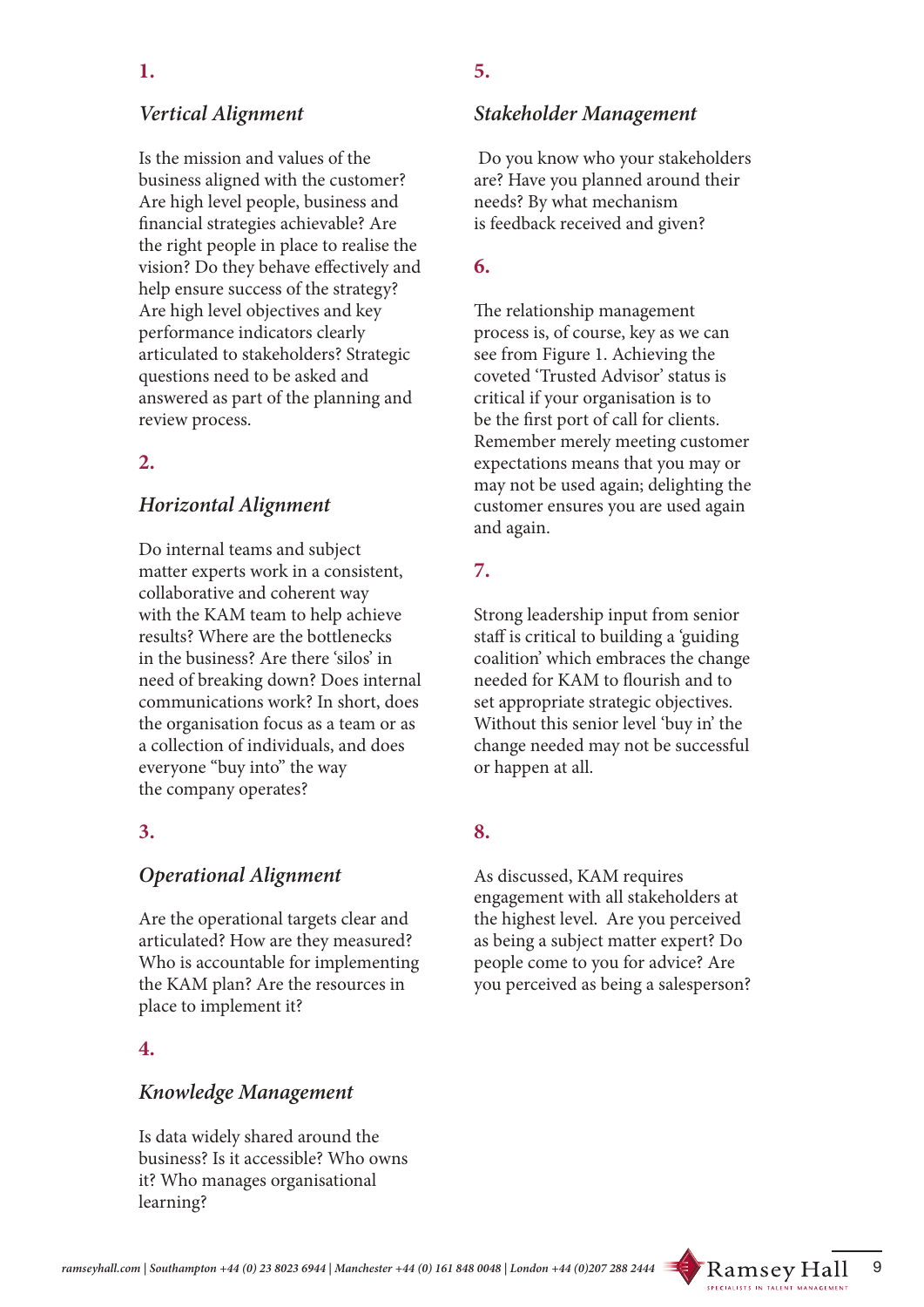# **The Building Blocks required of KAM Managers**

# **Figure 4**

Taking each of these Building Blocks (Figure 4) in turn, we examine what is needed from our extensive research into KAM over the last 25 years.

| <b>Advanced cognitive</b><br><b>abilities</b> | <b>Strong influencing</b><br>and relationship<br><b>skills</b>           | <b>Developed</b><br>leadership<br>capability                  |
|-----------------------------------------------|--------------------------------------------------------------------------|---------------------------------------------------------------|
| <b>Entrepreneurial</b><br>capability (EC)     | <b>Strong strategic</b><br>and operational<br><b>skills</b>              | Deep industry<br>knowledge and<br>subject matter<br>expertise |
|                                               | Able to network<br>both internally and<br>externally with<br>credibility |                                                               |

KAM Managers, or directors in some cases, usually lead the customer relationship. They have vastly different skill sets from traditional sales people as Figure 2 suggests. So what does a good KAM Manager look like from a skills perspective?

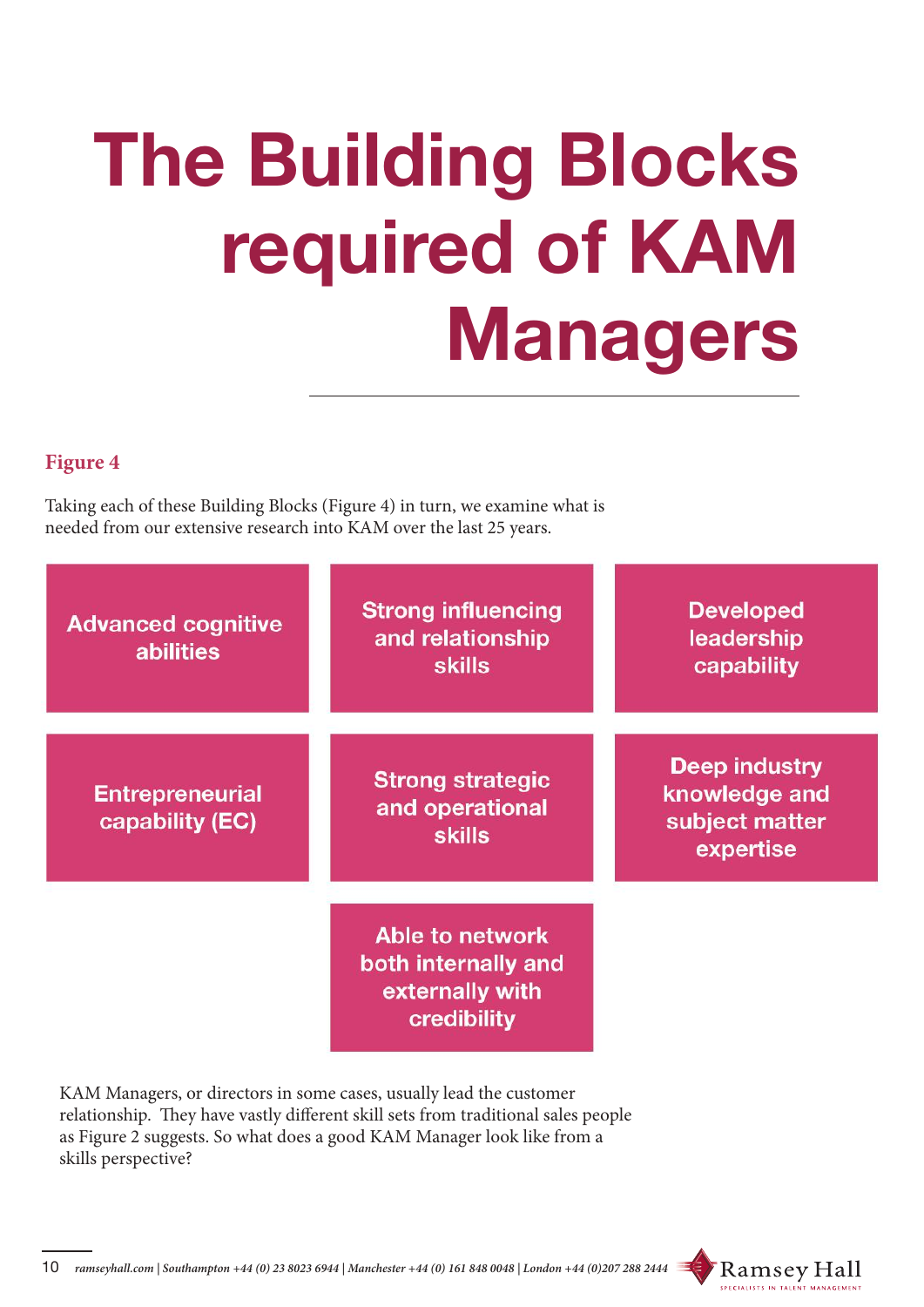#### **i.**

### *Advanced Cognitive Abilities*

Successful KAM Managers have an ability to easily spot and solve problems, they have strong verbal and numerical abilities and are savvy working with ambiguity and incomplete business data. You would be surprised how often we hear clients having problems at the forecasting and supply chain planning stages which leads to customer upset! As worryingly, we often assess candidates who, at hiring and development stage, fail basic ability tests such as numerical reasoning.

#### **ii.**

#### *Strong Influencing and Relationship Skills*

In recent years we have assessed (using psychometrics and interviews) many hundreds of candidates for KAM roles and found that many lack the high level competencies needed for KAM leadership roles. This includes interpersonal sensitivity, being outspoken, having good emotional control and consultative skills, and well developed influencing capabilities amongst others.

#### **iii.**

# *Leadership Capability*

A common mantra amongst organisational development specialists but nevertheless valid. If stakeholders (both internal and external) are not "buying into" the process, then barriers to success may be almost insurmountable unless changes are made.

How often do you see KAM and senior people generally being promoted only on the basis of 'craft skills'? How many people has your organisation developed in term of leadership capability? Typical skills include an ability to build trust, high levels of emotional control, emotional intelligence (EI), some outspoken tendencies, ability to accept two-way feedback and an ability to balance consultative with decision making skills and so on.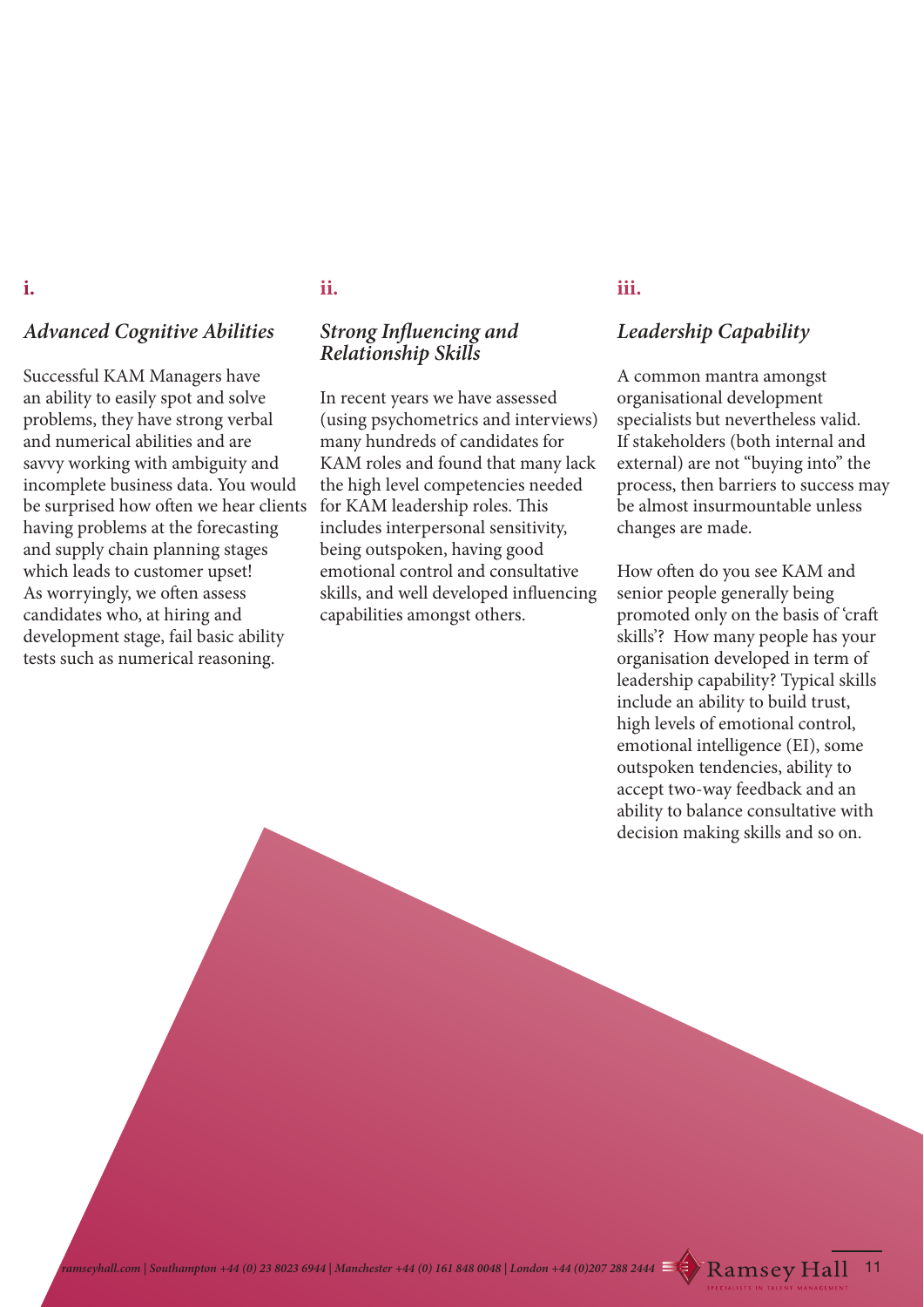# *Entrepreneurial Capability (EC)*

We argue that EC is a dynamic capability in that it refers to a person's or organisation's (or both) ability to perform a task in accordance with the business's mission and strategy. It involves sensing and shaping opportunities. In short, it involves coordination of mind-sets and action orientation to ensure that responsive to change KAM is implemented. Skills such as innovation, data rationality and ability to instigate and implement change are examples.

#### **v.**

#### *Strategic & Operational Skills*

Another area KAM Managers need to perform well is related to Entrepreneurial Capability but extends to long term thinking, detail consciousness, planning and operational capabilities. Understanding the macro and micro economic and business environments (eco-systems) is critical.

#### **vi.**

#### *Deep Industry & Subject Matter*

Expertise is often a key differentiator especially in service industries which are knowledge based. Most sectors rely on specialisation these days whether it is service/product specialisation or sector expertise. However, how many people have really got a deep understanding of the industry, technology and competitive environment? Can you call any of your KAM or sales people sector /subject matter experts?

Are they organisationally and cross functionally aware enough to understand deeply customer issues? Do they keep up with industry and professional developments? Do they share knowledge and seek out marketing data? In short, can they be called 'Trusted Advisors?

#### **vii.**

#### *Ability to Network*

Silo mentality, fixation with "my customers" to the detriment of all else and a production first culture all hurt KAM. Networking is about effective stakeholder management, understanding business environments, regulatory frameworks and customer expectations both now and in the future. It's about being visible and having a higher profile which means you are closer to your customers and will build credibility through gaining better knowledge and trust. It is also about being able to network internally and having high credibility by being, inter alia, high profile.

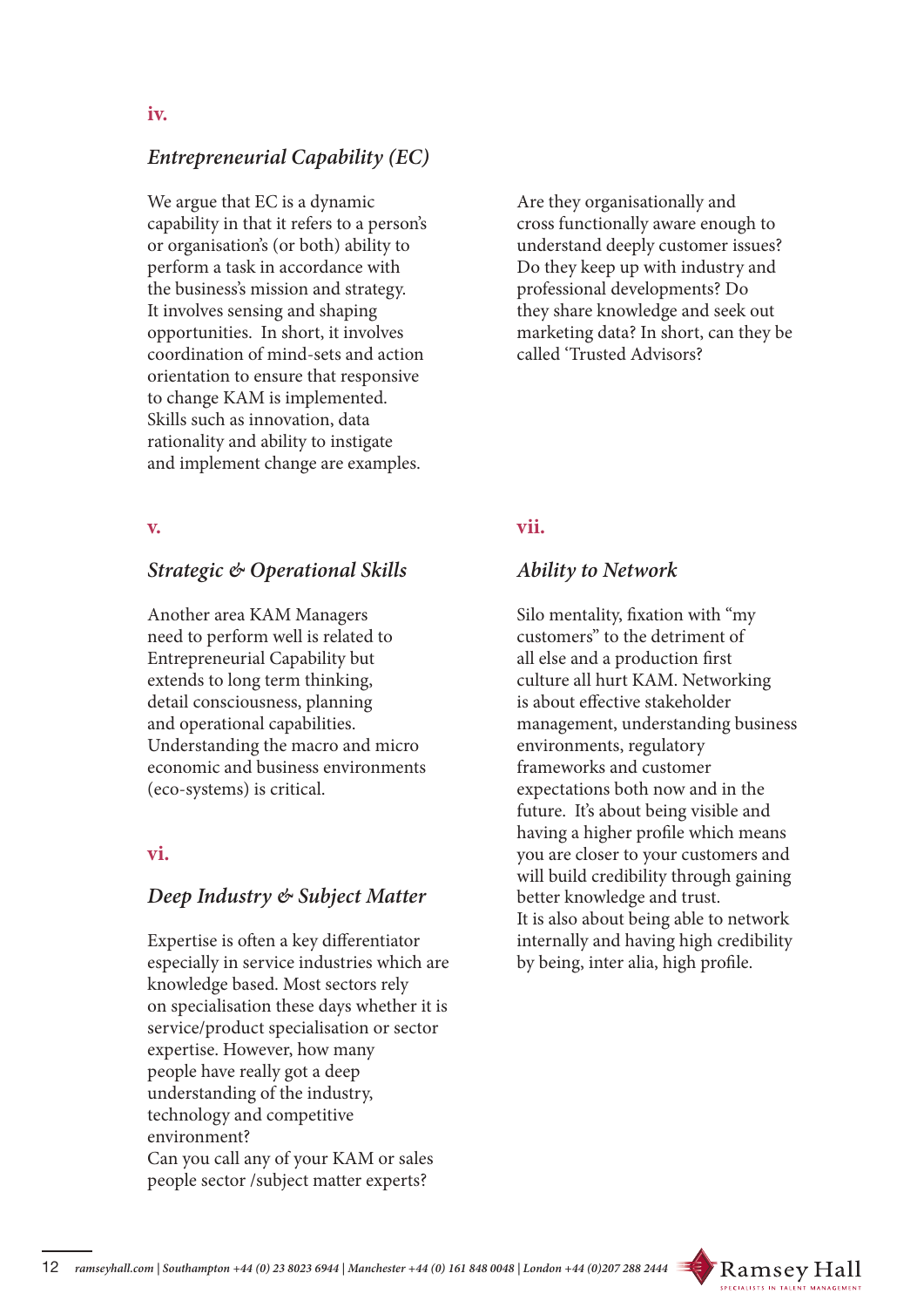# **Conclusions**

KAM cannot be implemented by merely changing the processes or eco-system. KAM is about taking a holistic approach. This paper does not seek to discuss how to make strategic decisions around who your Key Accounts are, nor does it seek to outline the strategic process to identify them. Instead we focus on the organisational and people challenges presented by KAM and show you how this fits into the eco-system in which your organisation operates.

Our work with clients has identified some key people practices which we have implemented for clients:

#### **a.**

A well-defined behavioural/ competency framework which links behaviours from a KAM and leadership perspective together. Our work in differing sectors highlights the common need to change mind-sets not just in the commercial 'communities of practice' but also organisation-wide. Understanding what looks good behaviourally helps to build selfawareness (a critical development tool) and to identify more formal learning needs. This in turn helps promote cross functional working and sets standards for behaviour which are both consistent and appropriate.

#### **c.**

Staff selection and, as importantly, learning and development strategies need to reflect the needs of a KAM culture. Both pre-hire and as part of a capability appraisal/development initiative, we recommend a thorough assessment of potential using both assessment and attainment evidence.



#### **b.**

Job profiles and accountabilities need to be designed around the areas of alignment we described earlier. Clarity is essential if staff are to meet expectations. This clarity should extend to objective and target setting.

#### **d.**

Look at your existing team and ask yourself, are they right for KAM? We often work with clients to assess capability and potential only to find that they are not! In some cases, having a mismatch of skills and competencies can de-rail effective performance.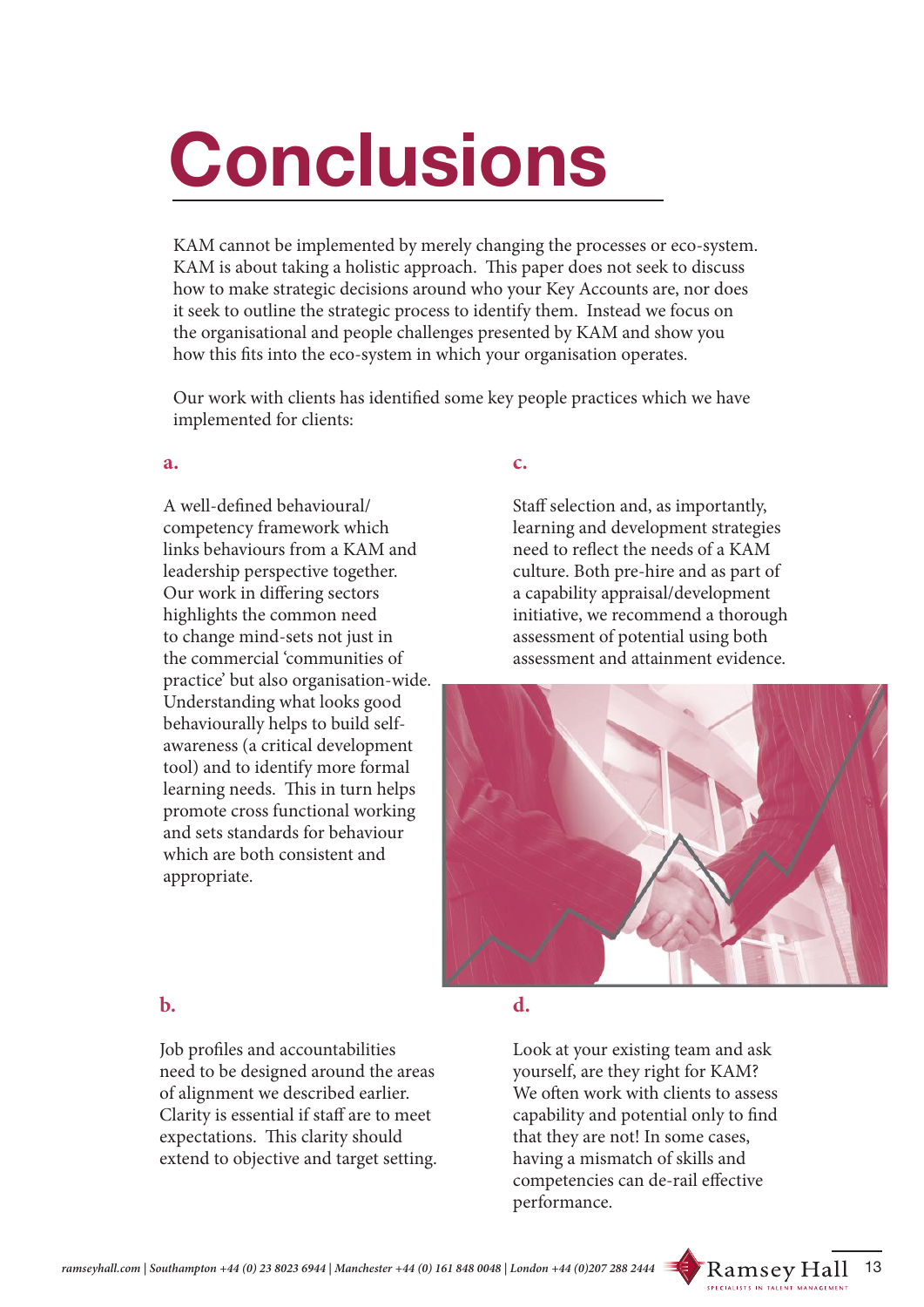#### **e.**

Coaching and mentoring needs to focus on personal development planning and 'soft skills' as well as the technical aspects of KAM. They go together and just because you already train staff in KAM, this does not necessarily mean you are implementing KAM effectively.

#### **f.**

Ask strategic questions like the ones in this paper and use well known business models such as SWOT, PESTLE and Porter's 5 Forces in order to understand the internal and external factors which effect the business. Challenge your executive KAM teams to come up with answers and to design and implement corrective actions through Gap analysis.

These activities can also form part of organisation wide - high performance work bundles which help build high performance in the workplace from an HR perspective but, above all, they are the building blocks of successful KAM strategies.



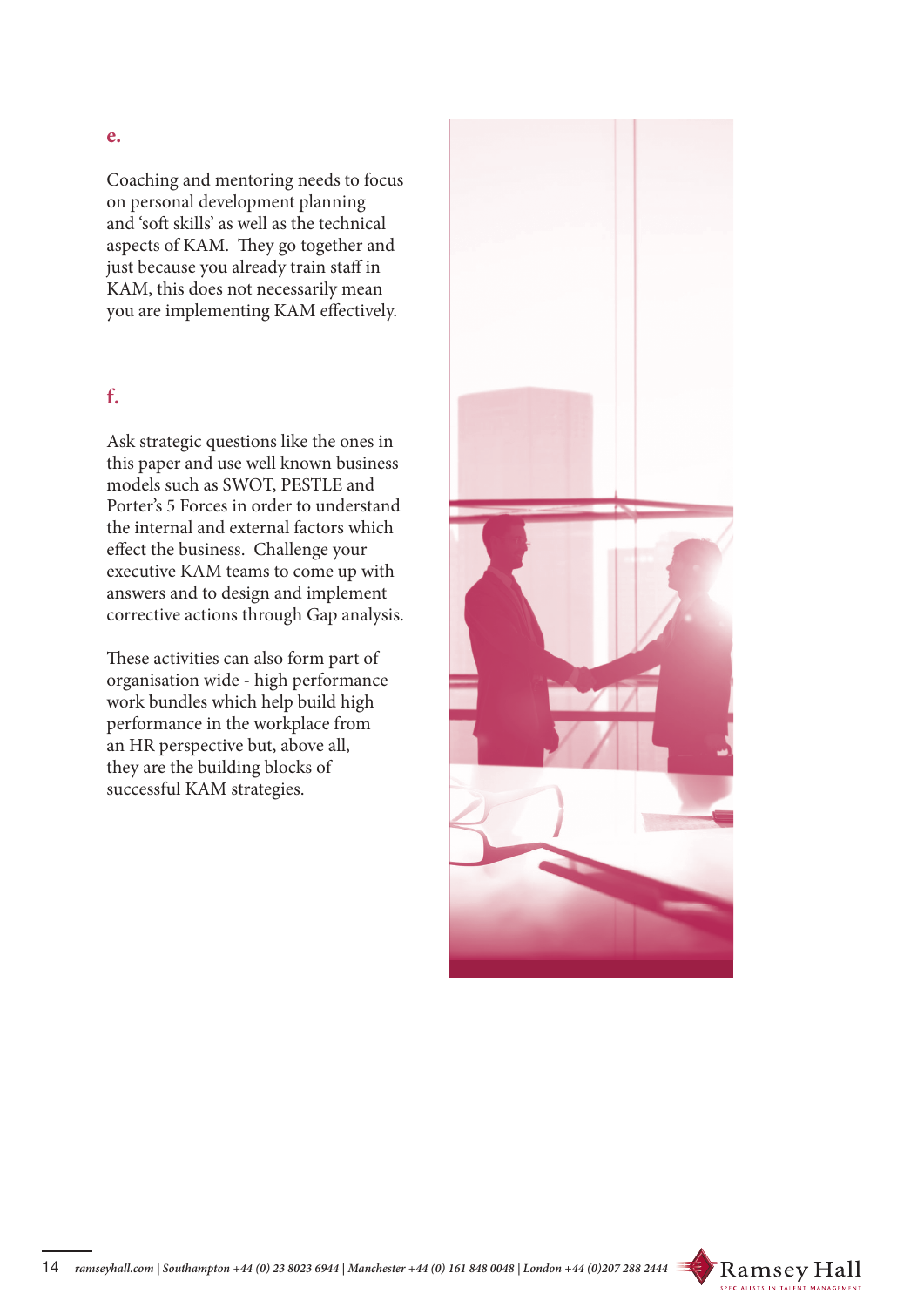### **About the author**

Matthew Davis is an experienced OD, Talent Management and Business Psychology Consultant who is Masters-qualified in Performance Management & Workplace Learning from Leicester University. He is also ICSA-trained in Corporate Governance and is a Chartered Fellow of both The Chartered Institute of Personnel & Development and The Chartered Institute of Marketing.

He regularly advises clients on all aspects of people and change and has particular expertise in assessment, leadership and performance management as well as change management.



#### **Ramsey Hall**

Celebrating 25 years in 2016, Ramsey Hall is a pre-eminent strategic advisory boutique with particular expertise in talent management, leadership and performance management as well as our core business psychology and executive search practices. Our work with some leading names globally has helped transform performance and improve costs through step change to cultures, behaviours, leadership and work practices.

15

Ramsey Hall

**SPECIALISTS IN TALE**